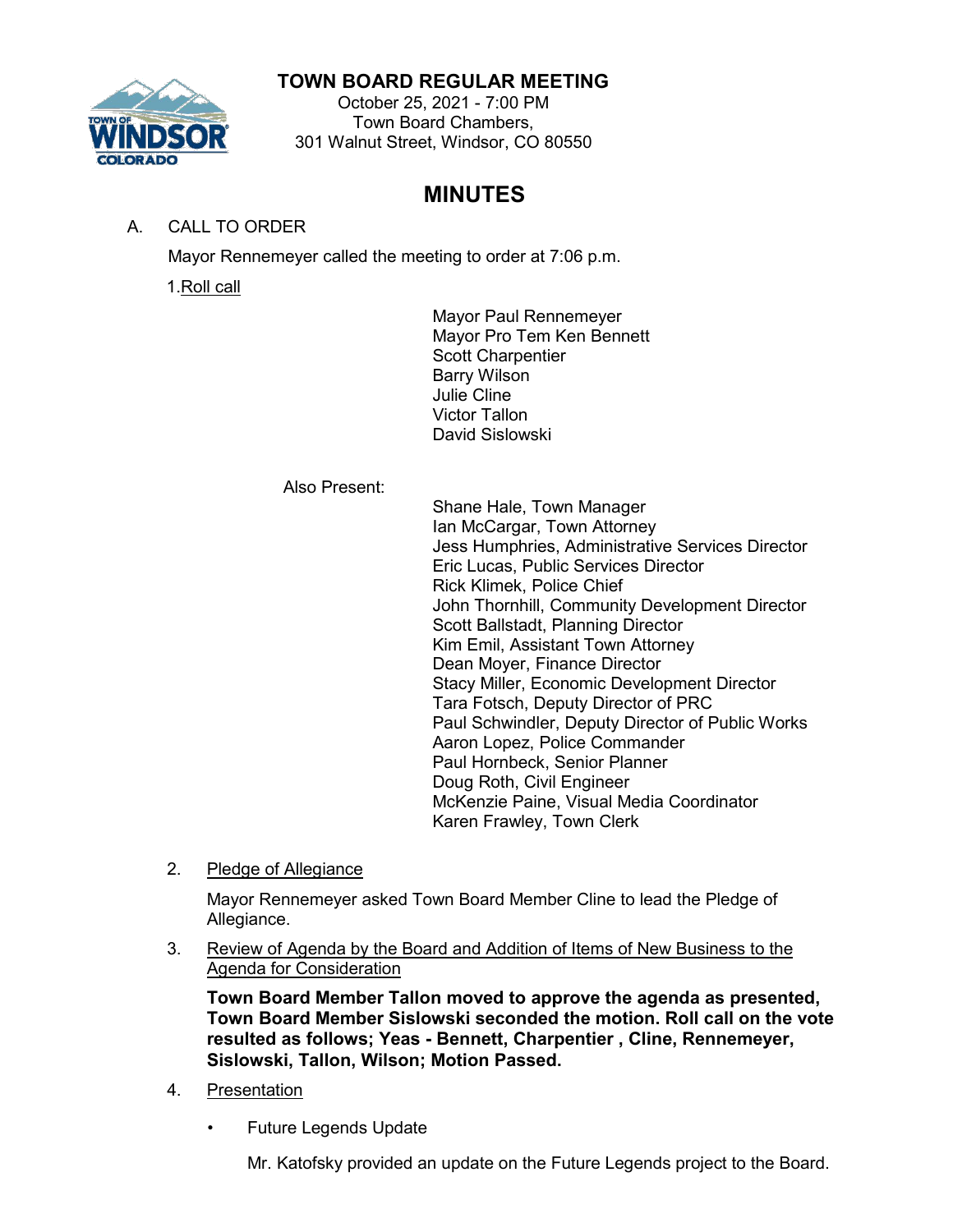- 5. Board Liaison Reports
	- Town Board Member Charpentier Chamber of Commerce, Clearview Library Board

Town Board Member Charpentier reported that Chamber of Commerce continues to have many open houses as well as hosted its annual Gala over the weekend. The Chamber will hold the Ugly Sweater Wine Walk on November 20th.

Town Board Member Charpentier reported that Clearview Library Board spent the last few weeks interviewing candidates to fill vacancies on the Board.

• Town Board Member Wilson - Planning Commission, Larimer County Behavioral Health Policy Council

Town Board Member Wilson reported that there are no updates to provide for either board at this meeting.

• Mayor Pro Tem Bennett – Water and Sewer Board, 34, and I-25 Coalition's

Mayor Pro Tem Bennett reported that the 34 and I-25 Coalition's will meet next week.

Mayor Pro Tem Bennett reported that at the last meeting, the Water and Sewer Board reviewed the data for water and sewer rates as well as the operating budget.

• Town Board Member Cline – Tree Board, Poudre River Trail Corridor Authority, Historic Preservation Commission

Town Board Member Cline reported that there is no update for the Tree Board as they will meet tomorrow.

Town Board Member Cline reported that the Historic Preservation Commission discussed how to get things into the budget and the projects they want to take on. The Commission also discussed plaques and the pricing of the plaques.

Town Board Member Cline reported that Poudre River Trail Corridor Authority held the Party for the Poudre last Wednesday night. There were over onehundred people in attendance at the event and was a good fundraising event.

• Town Board Member Tallon - Parks, Recreation and Culture Advisory Board, Great Western Trail Authority

Town Board Member Tallon reported that there is no update to provide as both boards will meet after the first of the month.

• Town Board Member Sislowski - Windsor Housing Authority, Windsor Severance Fire District

Town Board Member Sislowski reported that there is no update to provide from the Windsor Severance Fire District as they have not met since the last provided update.

Town Board Member Sislowski reported that the Windsor Housing Authority has three properties they manage and all are at full capacity without any vacancies. Century III has had some concern with the budget over the year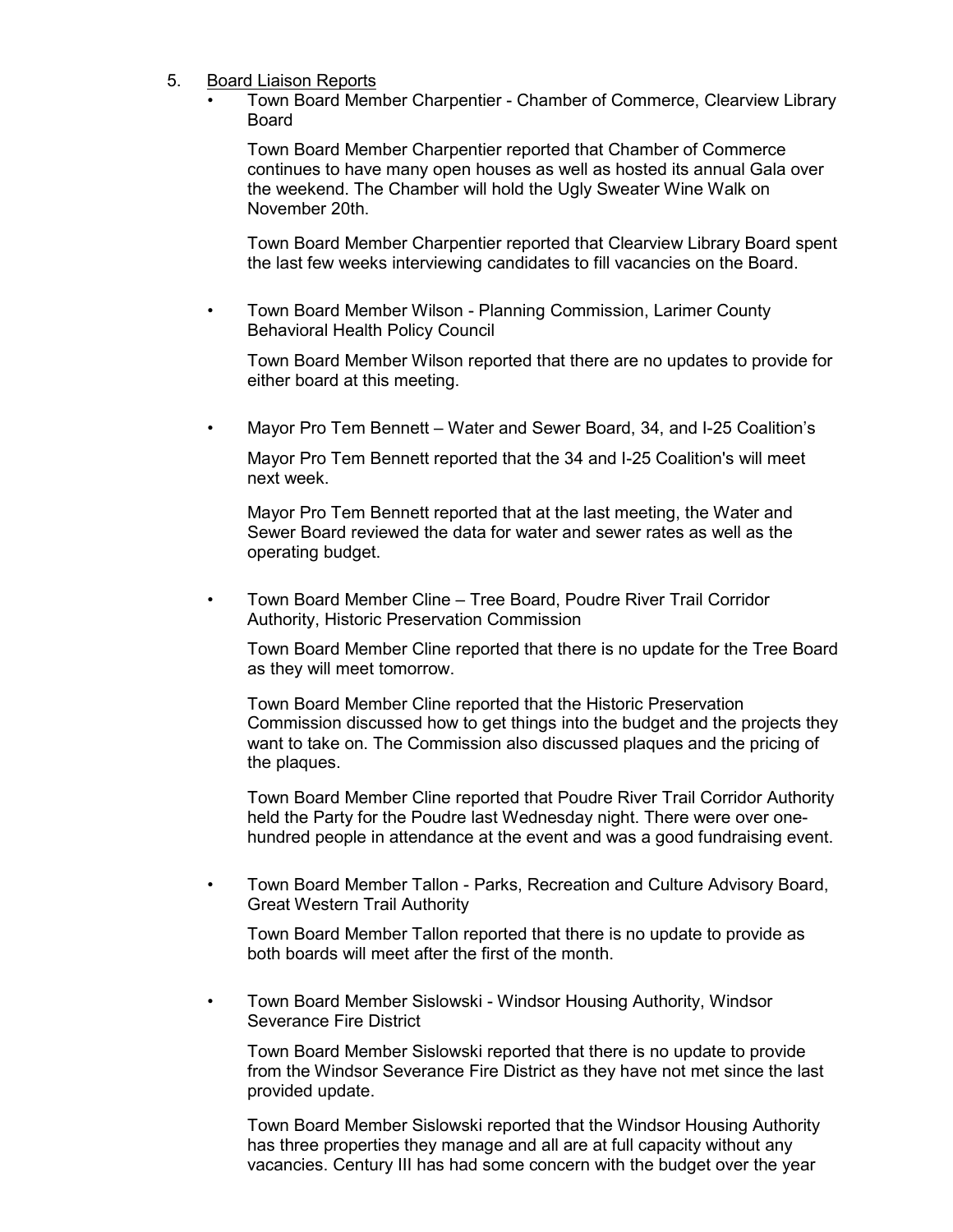due to solar panels not producing like normal and not receiving the revenue they typically would. Maintenance is going well, however there is a large tree that will require some extensive work to remove.

• Mayor Rennemeyer - Downtown Development Authority, North Front Range MPO

Mayor Rennemeyer reported that there is no update to provide from the MPO as there has not been a meeting.

Mayor Rennemeyer reported that the Downtown Development Authority reviewed its 2022 work plan and recapped the 2022 budget. There was also an executive session held regarding the 4th Street property.

# 6. Public Invited to be Heard

Mayor Rennemeyer opened the meeting up for public comment, to which there was none.

# B. CONSENT CALENDAR

- 1. Minutes of the October 11, 2021 Regular Town Board Meeting K. Frawley, Town Clerk
- 2. Resolution # 2021- 64 A Resolution Approving and Ratifying The Clearview Library District's Interview Committee Selections Filling Library Board Vacancies Pursuant to Section 4 of the District's Bylaws - Ian D. McCargar In accordance with Clearview Library District's ("Library District") Bylaws, §4.4.2, the protocols for filling District Board vacancies require that the Town Board shall ratify the Interview Committee's selections at their next regularly scheduled meeting.

**Town Board Member Sislowski moved to approve the consent calendar as presented, Town Board Member Tallon seconded the motion. Roll call on the vote resulted as follows; Yeas - Bennett, Charpentier , Cline, Rennemeyer, Sislowski, Tallon, Wilson; Motion Passed.**

- C. BOARD ACTION
	- 1. Public Hearing Conditional Use Permit (CUP) Central Oceans CUP to allow a temporary use not specifically included as a use by right in any zone district – Great Western Industrial Park 7th Filing, Lot 5 – Ben Goldwasser, Central Oceans, Applicant

The applicant Mr. Ben Goldwasser of Central Oceans, is requesting an amendment and extension of previously approved Conditional Use Permit (CUP). The previous CUP was approved by Town Board on December 9, 2019 to allow a temporary use not specifically included as a use by right in any zone district, in this case a temporary shipping container storage yard. The property is zoned Heavy Industrial (HI) and is generally surrounded by undeveloped or farm land, with an existing industrial business to the west. There are two farm houses located adjacent to the property, one of which is under the same ownership as the subject property.

The CUP approved in 2019 specified that it was valid for a period of two years and that prior to the end of the two-year term, the applicant could request two separate one-year extensions to be reviewed by the Planning Director. If the Director determined the use to be in conformance with all CUP conditions and other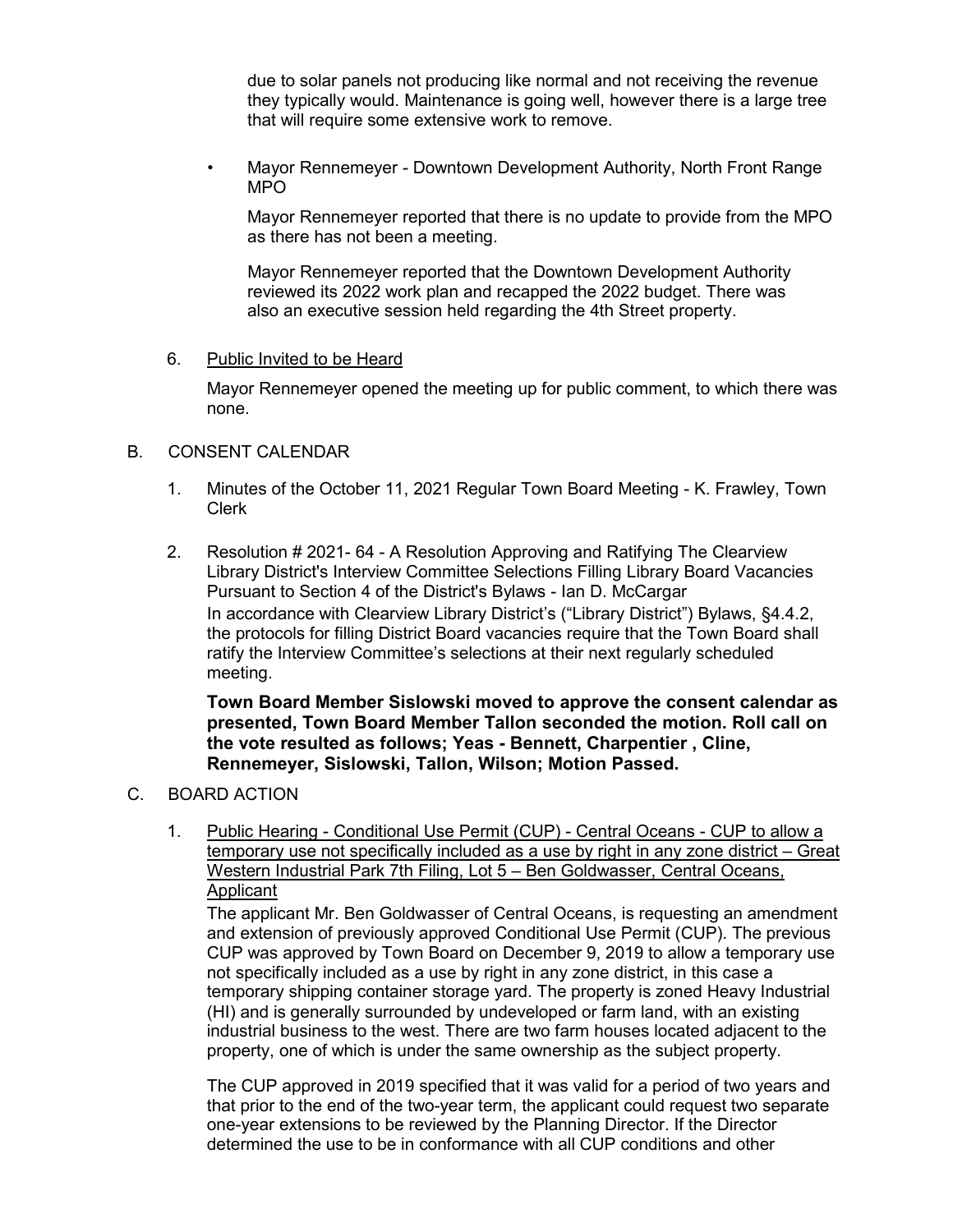applicable code requirements, the one-year extensions could be granted administratively by staff.

# **Town Board Member Tallon moved to open the public hearing, Town Board Member Sislowski seconded the motion. Roll call on the vote resulted as follows; Yeas - Bennett, Charpentier , Cline, Rennemeyer, Sislowski, Tallon, Wilson; Motion Passed.**

Town Board Member Wilson stated the following, "Mayor Rennemeyer, for the record I would like to point out that in my capacity as a Town Board liaison to the Planning Commission. I was present at the Planning Commission meeting during which this matter was previously presented. I wish to state that my participation in the Planning Commission proceedings has in no way influenced me in my capacity as a Town Board member this evening. I will make my decision and cast my vote this evening based solely on the evidence presented during this public hearing. This stands for both this and the other public hearing tonight."

Discussion ensued between Town Board and staff.

Mayor Rennemeyer opened the meeting up for public comment, to which there was none.

**Town Board Member Sislowski moved to close the public hearing, Mayor Pro Tem Bennett seconded the motion. Roll call on the vote resulted as follows; Yeas - Bennett, Charpentier , Cline, Rennemeyer, Sislowski, Tallon, Wilson; Motion Passed.**

2. Conditional Use Permit (CUP) - Central Oceans - CUP to allow a temporary use not specifically included as a use by right in any zone district – Great Western Industrial Park 7<sup>th</sup> Filing, Lot 5 – Ben Goldwasser, Central Oceans, Applicant Please refer to previous agenda item for discussion and recommendation.

**Town Board Member Sislowski moved to approve the Conditional Use Permit as amended and extended, Town Board Member Tallon seconded the motion. Roll call on the vote resulted as follows; Yeas - Bennett, Charpentier , Cline, Rennemeyer, Sislowski, Tallon, Wilson; Motion Passed.**

3. Public Hearing - Final Major Subdivision - Tacincala Subdivision - Pat McMeekin, Hartford Homes, Applicant; Ryan McBreen, Norris Design, applicant's representative

The applicant Mr. Pat McMeekin of Hartford Homes, represented by Mr. Ryan McBreen of Norris Design, has submitted an application for a final major subdivision plat for the Tacincala Subdivision (also known as Prairie Song). A Master Plan for the subject property and larger surrounding area was originally approved in 2006, with a subsequent amendment to a portion of the master plan area in 2011.

**Town Board Member Tallon moved to open the public hearing, Mayor Pro Tem Bennett seconded the motion. Roll call on the vote resulted as follows; Yeas - Bennett, Charpentier , Cline, Rennemeyer, Sislowski, Tallon, Wilson; Motion Passed.**

Discussion ensued between Town Board and staff.

Mayor Rennemeyer opened the meeting up for public comment, to which there was none.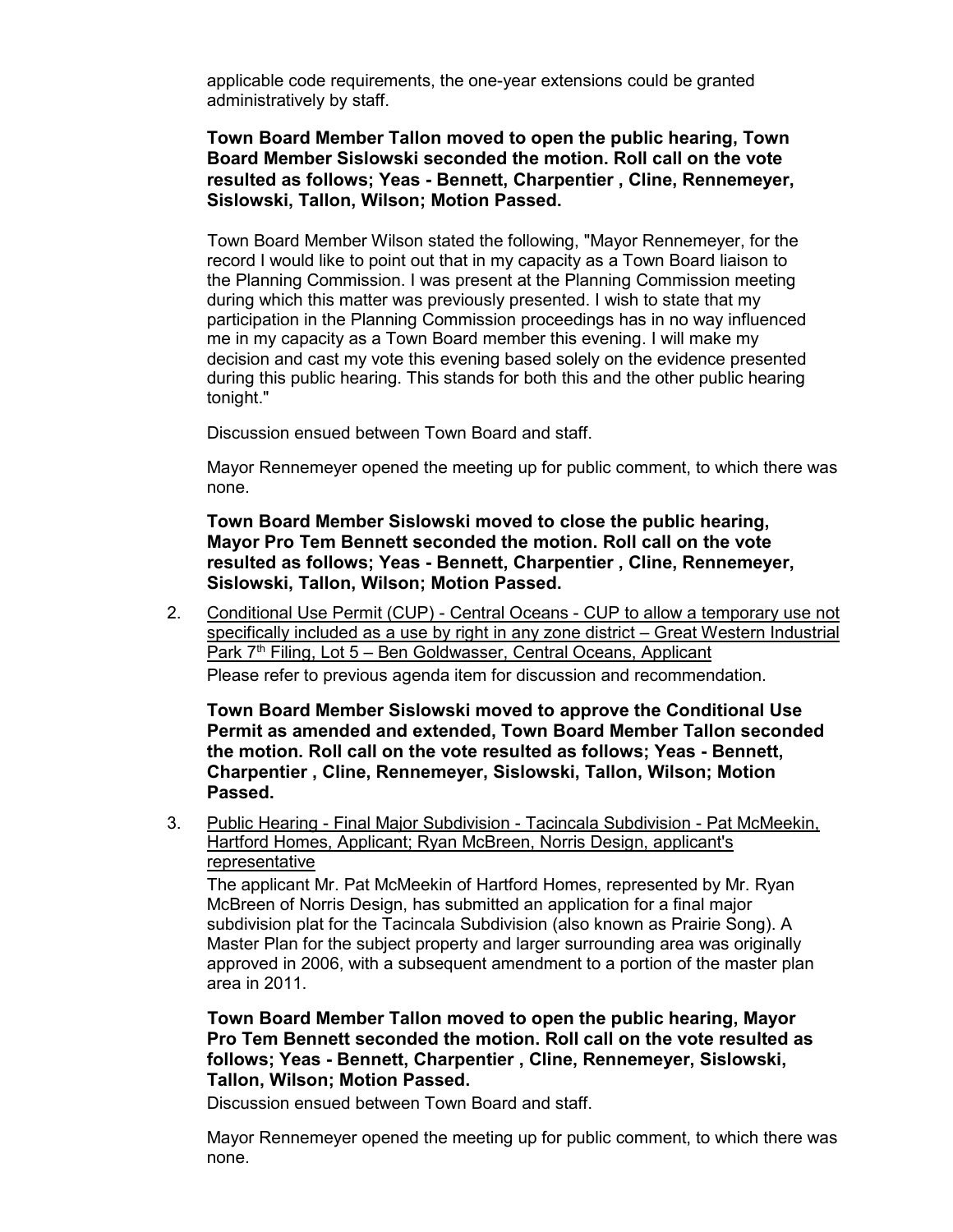**Mayor Pro Tem Bennett moved to close the public hearing, Town Board Member Tallon seconded the motion. Roll call on the vote resulted as follows; Yeas - Bennett, Charpentier , Cline, Rennemeyer, Sislowski, Tallon, Wilson; Motion Passed.**

4. Resolution No. 2021-65 Approving A Final Major Subdivision - Tacincala Subdivision – Pat McMeekin, Hartford Homes, Applicant; Ryan McBreen, Norris Design, applicant's representative Please refer to previous agenda item for discussion and recommendation.

**Mayor Pro Tem Bennett moved to approve Resolution No. 2021-65, Town Board Member Wilson seconded the motion. Roll call on the vote resulted as follows; Yeas - Bennett, Charpentier , Cline, Rennemeyer, Sislowski, Tallon, Wilson; Motion Passed.**

5. Ordinance 2021-1634 - An Ordinance Approving the Ascent Charter School Annexation to the Town of Windsor - GRHH Performance Fort Collins, LLC, and Performance Charter School Fort Collins, LLC, Applicant The applicant, GRHH Performance Fort Collins, LLC, and Performance Charter School Fort Collins, LLC, Applicant; represented by Mr. Ethan Mansfield, has submitted a petition to annex approximately 16.36 acres to the Town of Windsor and establishing the zoning district designation of Estate Residential (ER). The subject property is located east of LCR 5, one- fourth mile north of LCR 32E.

Mayor Rennemeyer opened the meeting for public comment.

Ryan McBreen from Fort Collins addressed the board regarding his support for the approval of this annexation.

**Town Board Member Tallon moved to approve Ordinance No. 2021-1634, Town Board Member Wilson seconded the motion. Roll call on the vote resulted as follows; Yeas - Bennett, Charpentier , Cline, Rennemeyer, Sislowski, Tallon, Wilson; Motion Passed.**

6. Resolution No. 2021-66 --A Resolution Approving the Memorandum of Understanding ("MOU") for Participation in the State of Colorado Opioids **Settlement** 

The State of Colorado participated in the key litigation against the pharmaceutical companies sued for distributing opioids and leading to the opioid epidemic. The pharmaceutical Big 3 plus Johnson & Johnson have reached a settlement totaling approximately \$26 billion dollars that will be distributed over an 18 year period. In order for the State to receive the maximum share, it will need all of the local governments to participate. The State prepared a Memorandum of Understanding, ("Colorado MOU"), attached hereto, which defines the breakdown of the State's allocation, and we are required to sign on if we wish to receive any money from these settlements.

Discussion ensued between Town Board and staff.

**Town Board Member Wilson moved to approve Resolution No. 2021-66, Board Member Cline seconded the motion. Roll call on the vote resulted as follows; Yeas - Bennett, Charpentier , Cline, Rennemeyer, Sislowski, Tallon, Wilson; Motion Passed.**

7. Resolution No. 2021-67 -Declaring the Intent of the Town of Windsor, Colorado, to Use Proceeds of Tax-Exempt Enterprise Revenue Bonds to Reimburse Itself for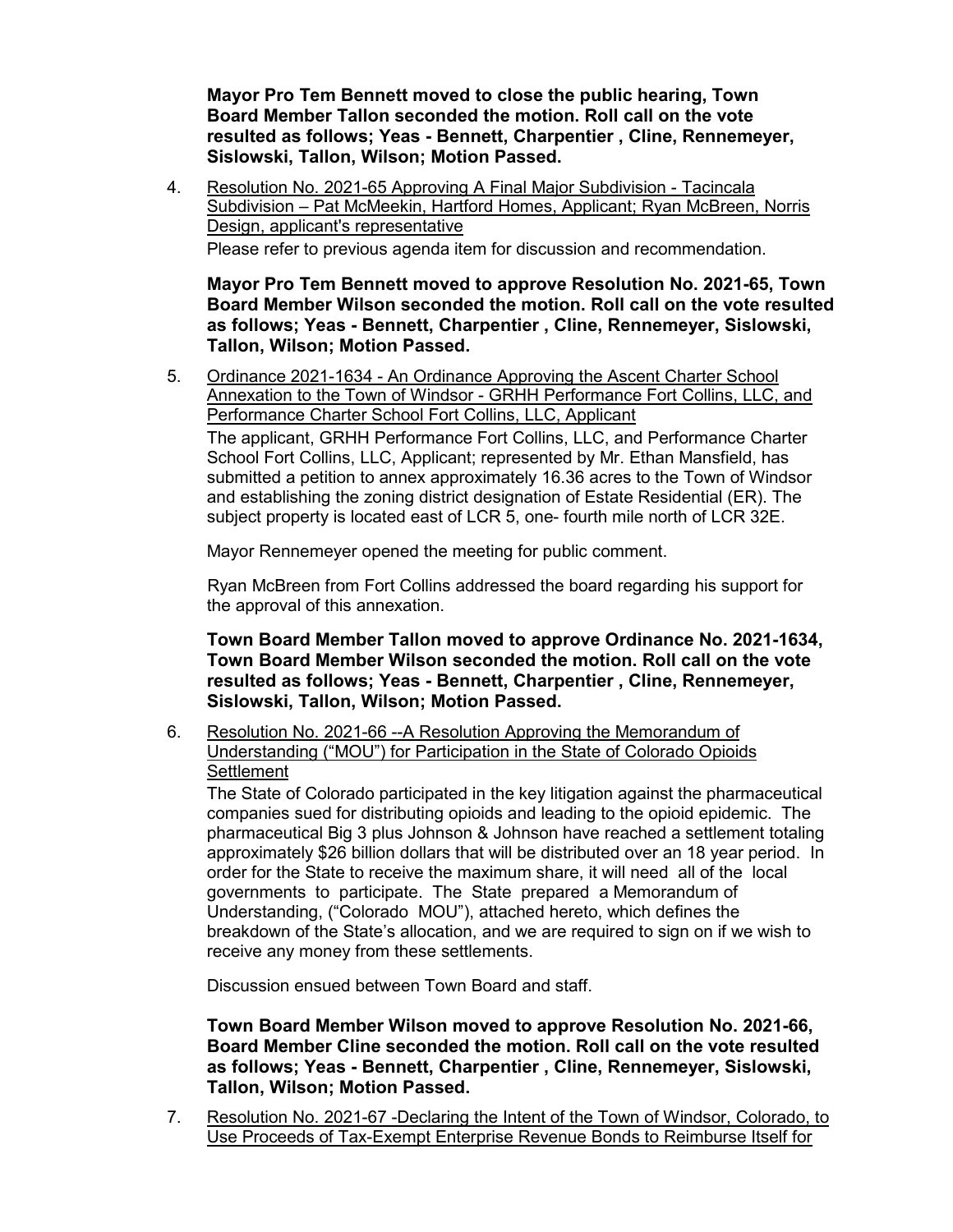Certain Capital Expenditures Made to Finance Improvements to the Town's Wastewater System

At the Town Board Work Session on October 18 the Town Board discussed financing options for the expansion of the Waste Water Treatment Plant (WWTP). Finance has worked with representatives of Stifel Public Finance and bond attorneys at Butler Snow to facilitate the financing process. One of the recommendations involved the Town Board adopting a "Reimbursement Resolution" prior to the construction of the project. By adopting such a Resolution, qualifying costs related to the construction of the project which were expended prior to the actual financing being in place are allowed to be "reimbursed" to the Town from the financing proceeds.

Discussion ensued between Town Board and staff.

**Town Board Member Sislowski moved to approve Resolution No. 2021-67 as amended by changing the not to exceed reimbursement amount to \$25 million, Board Member Cline seconded the motion. Roll call on the vote resulted as follows; Yeas - Bennett, Charpentier , Cline, Rennemeyer, Sislowski, Tallon, Wilson; Motion Passed.**

8. Resolution No. 2021-68 In Support of Town of Windsor Referred Ballot Measures 3A Appearing on the November 2, 2021 Coordinated Election Ballot in Larimer and Weld Counties

On August 23, 2021 Town Board adopted a resolution referring to the registered electors of the Town of Windsor asking the voters to opt out of Colorado Senate Bill 05-152.

The Colorado Senate Bill 05-152 (SB 152) is a measure passed by the Colorado Legislature in 2005. SB 152 prohibits the use of municipal or county money for infrastructure to improve broadband service. Local governments are required to secure voter approval before entering into broadband partnerships or business. Without approval, the law limits the ability of Colorado local governments to provide a broad spectrum of services, including:

- free Internet service in community parks and centers;
- $\cdot$  direct provision of broadband services by municipal governments where needed.

Discussion ensued between Town Board and staff

**Mayor Pro Tem Bennett moved to approve Resolution No. 2021-68, Town Board Member Tallon seconded the motion. Roll call on the vote resulted as follows; Yeas - Bennett, Charpentier , Cline, Rennemeyer, Sislowski, Tallon, Wilson; Motion Passed.**

# D. COMMUNICATIONS

1. Communications from Town Attorney

Per Mr. McCargar, he will be out of the office beginning tomorrow and returning on Tuesday, November 2nd. During my absence, Ms. Emil will be holding things down.

2. Communications from Town Staff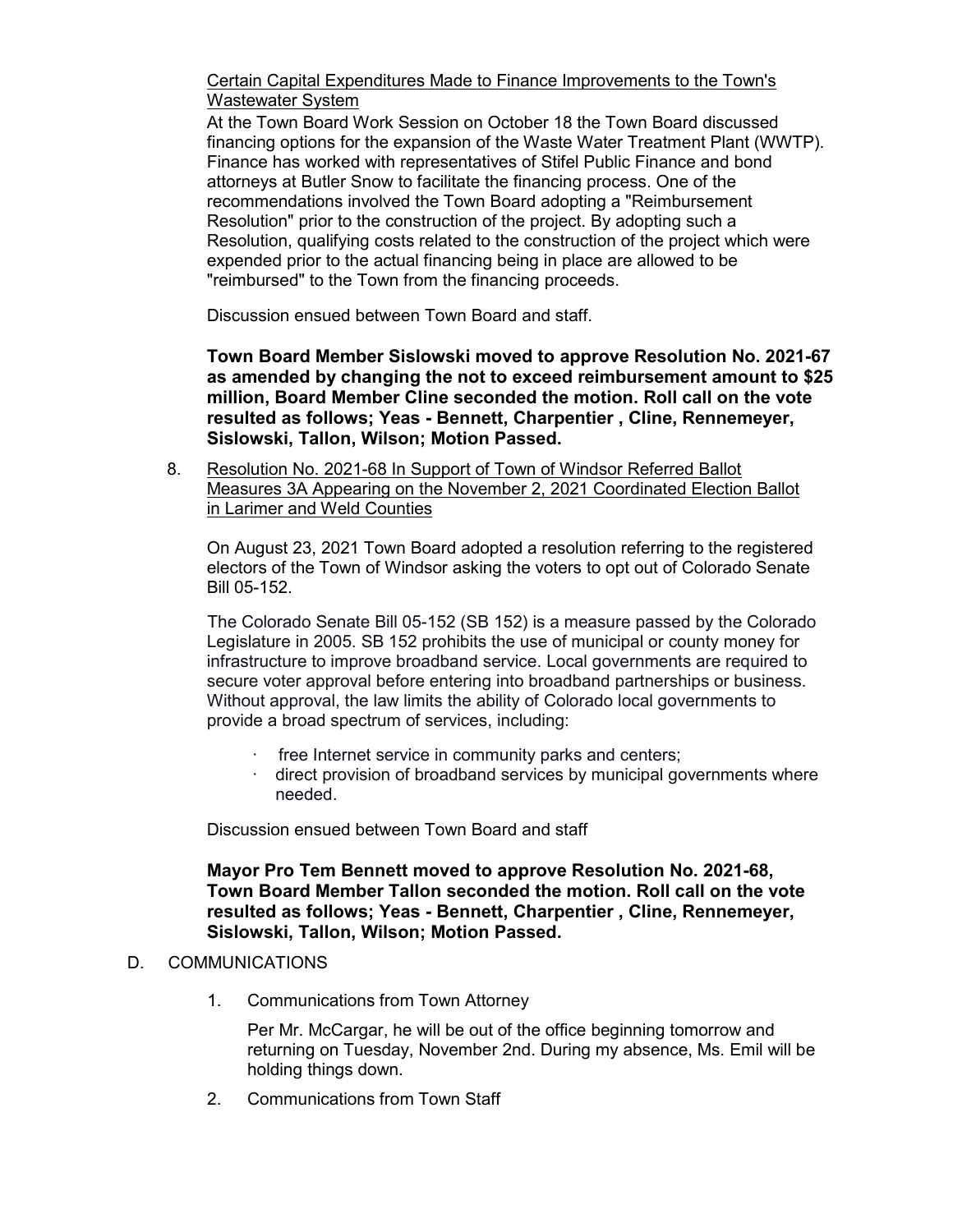Per Mr. Ballstadt, there are two communications in the packet and please direct any questions or comments to staff.

Per Mr. Moyer, long time staff member Debbie Dressel will be retiring on November 5th and there will be an open house from 2-4 on Friday, November 5th at the Community Recreation Center.

Per Commander Lopez, the Police Department will hold a safe Halloween event at the Community Recreation Center on Halloween night. The drug take back event was successful with the Police Department collecting twohundred sixty-two pounds of drugs.

Per Ms. Miller, spoke about the award that was presented to the Town on Saturday at the Chamber. The award was for the Town Hero Award due to efforts to support the Chamber and Business during the pandemic.

a. Site Plan Review - Windsor Commons Subdivision 6th (1243 Automation Drive) - Restaurant - P. Hornbeck, Senior Planner

This property was previously site planned as a multitenant retail space and the adjacent units were recently constructed. The subject site plan is generally consistent with the approved site plan but is an updated building design.

### **Please provide comments no later than Monday, October 25th, 2021.**

b. Site Plan Review - Eagle Crossing Subdivision 11th Filing (4850 Fairgrounds Ave) - Buckingham Multifamily - P. Hornbeck, Senior Planner

#### **Comment Period**

The site plan has been reviewed administratively by staff.

#### **Please provide comments no later than October 27, 2021.**

- c. Windsor Police Department September 2021 Statistical Report
- 3. Communications from Town Manager

Per Mr. Hale, last Friday was the service for long time employee Ty Powell and appreciate all of the work and support that went into that event. There was the ribbon cutting for the pedestrian bridge over the Poudre. Tomorrow there will be a meeting with other municipalities to discuss ARPA money. Final reminder that Thursday will be the Weld County Town and County dinner.

4. Communications from Town Board

Town Board Member Cline reported that the Windsor High School wrestling team is having a casino night on November 13th and if anyone is interested in attending, let her know.

#### E. EXECUTIVE SESSION

1. An Executive Session Pursuant to Colorado Revised Statutes §24-6-402 (4)(e)(I) for the Purpose of Determining Positions Relative to Matters that may be Subject to Negotiations; Developing Strategy for Negotiations; and Instructing Negotiators with Respect to Certain Economic Development Incentives - Stacy Miller, Director of Economic Development